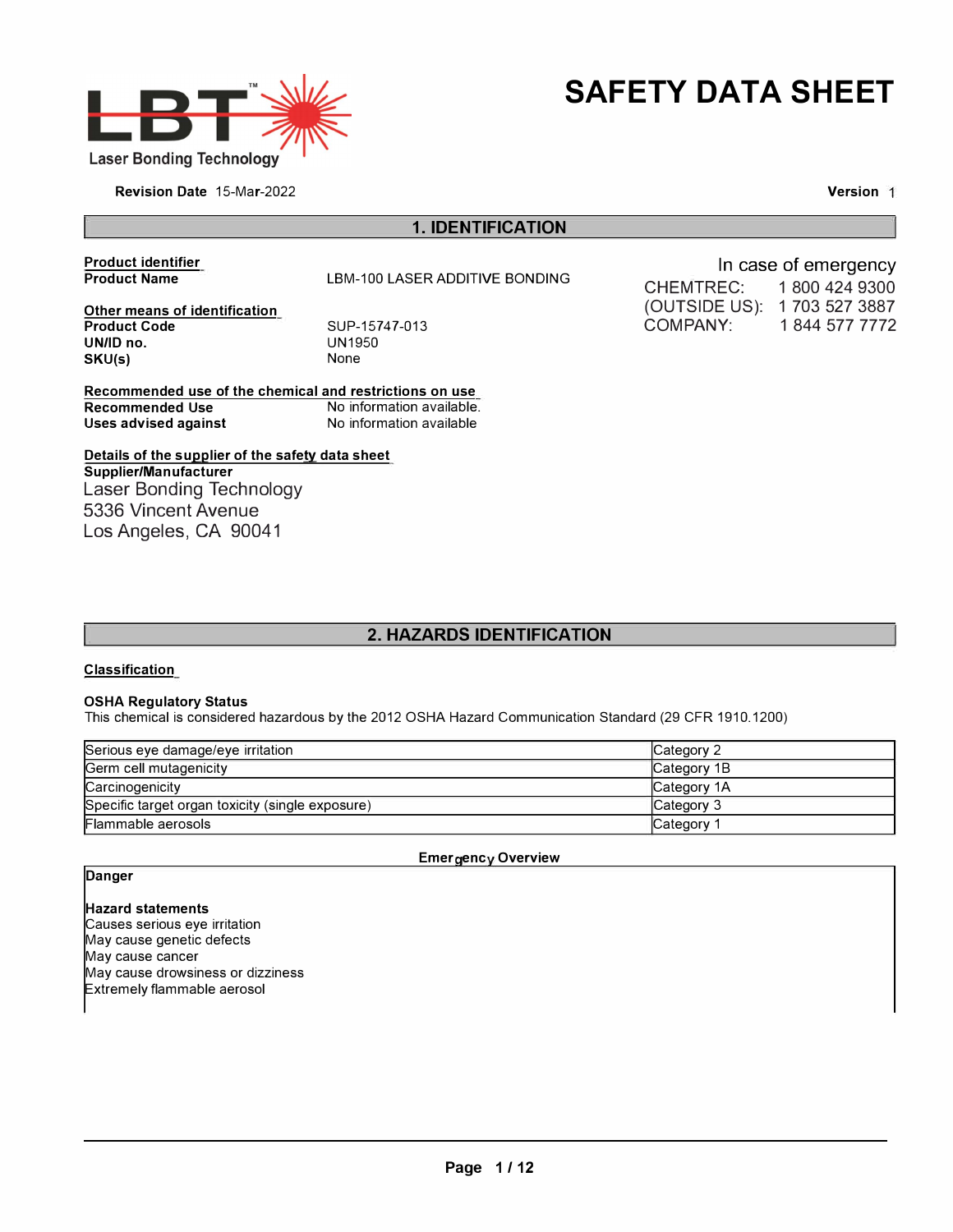

# **Precautionary Statements - Prevention**

Obtain special instructions before use Do not handle until all safety precautions have been read and understood Use personal protective equipment as required Wash face, hands and any exposed skin thoroughly after handling Avoid breathing dust/fume/gas/mist/vapors/spray Use only outdoors or in a well-ventilated area

### **Precautionary Statements - Response**

IF exposed or concerned: Get medical advice/attention IF IN EYES: Rinse cautiously with water for several minutes. Remove contact lenses, if present and easy to do. Continue rinsing If eye irritation persists: Get medical advice/attention IF INHALED: Remove victim to fresh air and keep at rest in a position comfortable for breathing

### **Precautionary Statements - Storage**

Store locked up Store in a well-ventilated place. Keep container tightly closed

#### **Precautionary Statements - Disposal**

Dispose of contents/container to an approved waste disposal plant

### **Hazards not otherwise classified (HNOC)**

**Other Information** 

• Causes mild skin irritation<br>Unknown acute toxicity

0% of the mixture consists of ingredient(s) of unknown toxicity

# **3. COMPOSITION/INFORMATION ON INGREDIENTS**

| <b>Chemical Name</b>        | CAS No.    | Weight-%  | <b>Trade Secret</b> |
|-----------------------------|------------|-----------|---------------------|
| Ethanol                     | 64-17-5    | $15 - 40$ |                     |
| Acetone                     | 67-64-1    | $15 - 40$ | $\star$             |
| Propane                     | 74-98-6    | $10 - 30$ | $\star$             |
| <b>Butane</b>               | 106-97-8   | $5 - 10$  | $\star$             |
| Molybdenum                  | 7439-98-7  | $1 - 5$   | $\star$             |
| Crystalline Silica          | 14808-60-7 | $1 - 5$   | $\star$             |
| Ethylene Glycol Butyl Ether | 111-76-2   | 1 - 5     | $\star$             |
| Methyl Isobutyl Ketone      | 108-10-1   | $0.1 - 1$ | $\star$             |

\*The exact percentage (concentration) of composition has been withheld as a trade secret.

# **4. FIRST AID MEASURES**

### **Description of first aid measures**

General advice **Immediate medical attention is required.** In case of accident or unwellness, seek medical advice immediately (show directions for use or safety data sheet if possible). If symptoms persist, call a physician.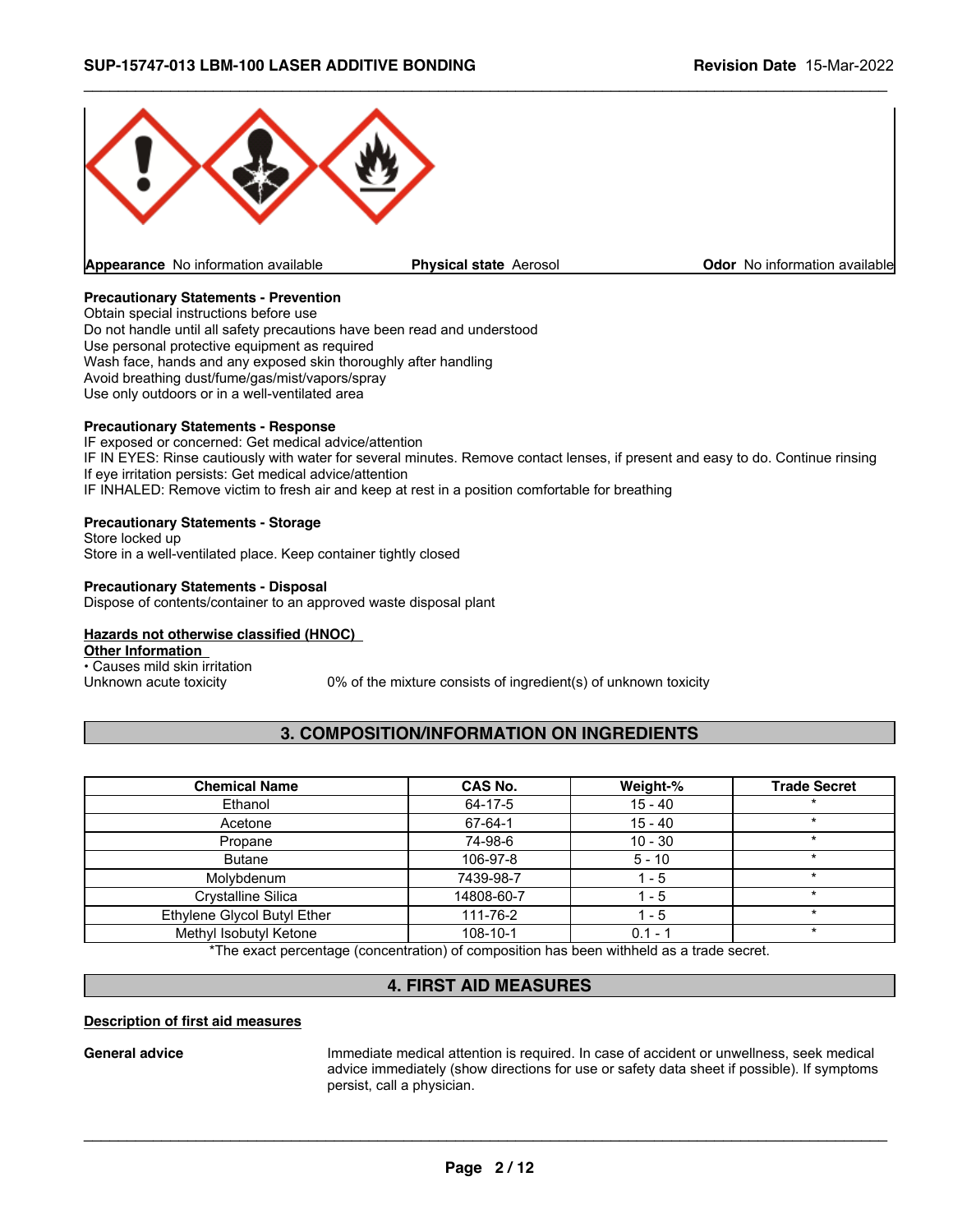| Eye contact                                                 | Immediately flush with plenty of water. After initial flushing, remove any contact lenses and<br>continue flushing for at least 15 minutes. Keep eye wide open while rinsing. Call a physician<br>immediately. Rinse thoroughly with plenty of water for at least 15 minutes, lifting lower and<br>upper eyelids. Consult a physician. If symptoms persist, call a physician. |
|-------------------------------------------------------------|-------------------------------------------------------------------------------------------------------------------------------------------------------------------------------------------------------------------------------------------------------------------------------------------------------------------------------------------------------------------------------|
| <b>Skin Contact</b>                                         | Wash off immediately with plenty of water. Immediate medical attention is not required.<br>Wash off immediately with soap and plenty of water while removing all contaminated<br>clothes and shoes. If skin irritation persists, call a physician.                                                                                                                            |
| <b>Inhalation</b>                                           | Immediate medical attention is required. Remove to fresh air. If not breathing, give artificial<br>respiration. Avoid direct contact with skin. Use barrier to give mouth-to-mouth resuscitation.<br>Move to fresh air in case of accidental inhalation of vapors. If symptoms persist, call a<br>physician.                                                                  |
| Ingestion                                                   | Do NOT induce vomiting. Call a physician or poison control center immediately. Never give<br>anything by mouth to an unconscious person. Clean mouth with water and drink afterwards<br>plenty of water. Call a physician.                                                                                                                                                    |
| Self-protection of the first aider                          | Remove all sources of ignition. Use personal protective equipment as required.                                                                                                                                                                                                                                                                                                |
| Most important symptoms and effects, both acute and delayed |                                                                                                                                                                                                                                                                                                                                                                               |
| <b>Symptoms</b>                                             | No information available.                                                                                                                                                                                                                                                                                                                                                     |
|                                                             | Indication of any immediate medical attention and special treatment needed                                                                                                                                                                                                                                                                                                    |
| Note to physicians                                          | Treat symptomatically.                                                                                                                                                                                                                                                                                                                                                        |

# **5. FIRE-FIGHTING MEASURES**

### **Suitable extinguishing media**

Use extinguishing measures that are appropriate to local circumstances and the surrounding environment.

**Unsuitable extinguishing media** CAUTION: Use of water spray when fighting fire may be inefficient.

### **Specific hazards arising from the chemical**

Flash back possible over considerable distance. Extremely flammable.

**Explosion data Sensitivity to Mechanical Impact** None. **Sensitivity to Static Discharge** None.

#### **Protective equipment and precautions for firefighters**

In the event of fire and/or explosion do not breathe fumes.

# **6. ACCIDENTAL RELEASE MEASURES**

### **Personal precautions, protective equipment and emergency procedures**

**Personal precautions** Remove all sources of ignition. Evacuate personnel to safe areas. Ensure adequate ventilation, especially in confined areas. Take precautionary measures against static discharges. Use personal protective equipment as required. Keep people away from and upwind of spill/leak.

**Environmental precautions** 

**Environmental precautions** Prevent further leakage or spillage if safe to do so. Prevent product from entering drains. Do not flush into surface water or sanitary sewer system.

**Methods and material for containment and cleaning up**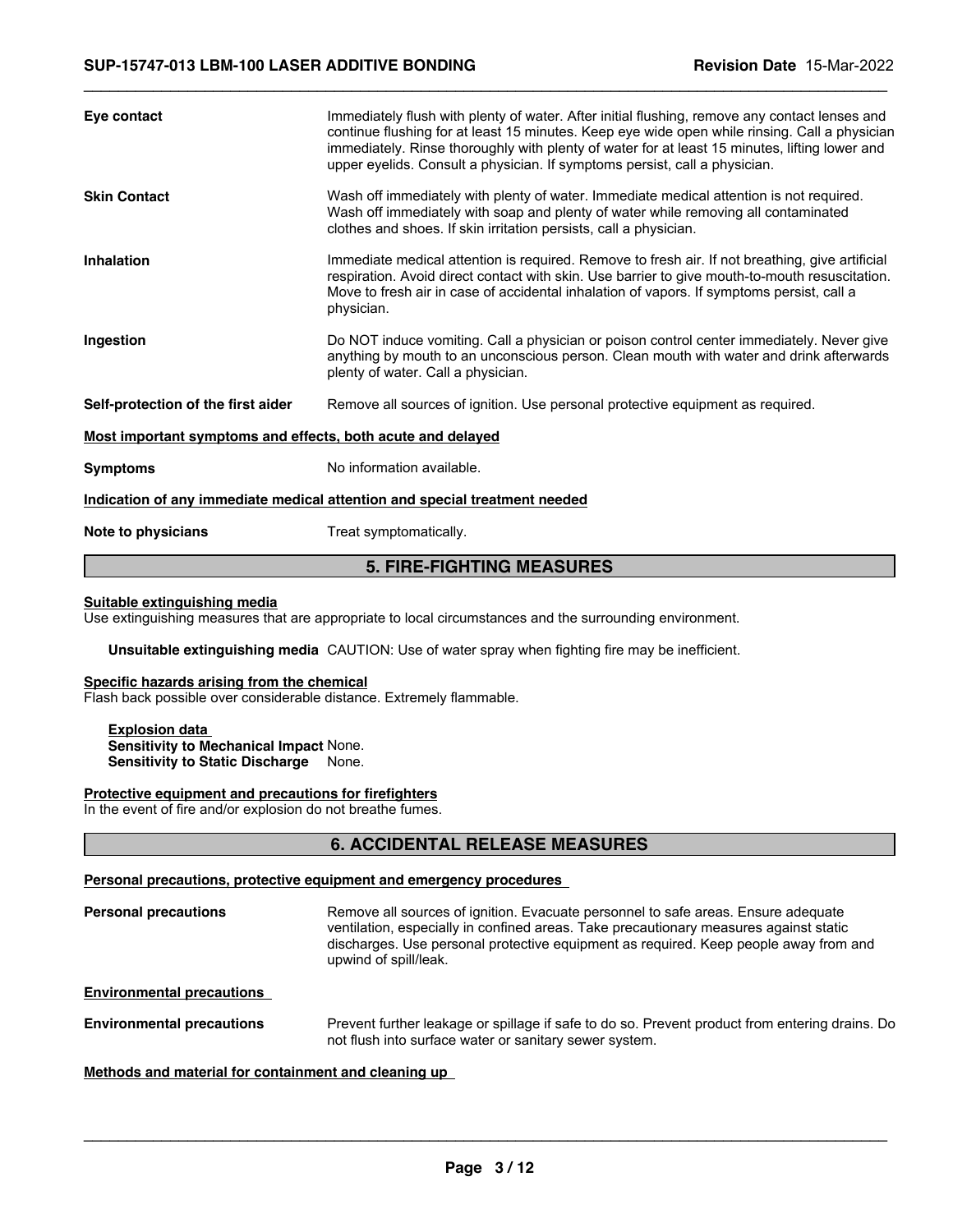| <b>Methods for containment</b>       | Prevent further leakage or spillage if safe to do so. Cover powder spill with plastic sheet or<br>tarp to minimize spreading. Dike far ahead of liquid spill for later disposal.                                                                                                                                                                                                                                                                                                  |  |  |
|--------------------------------------|-----------------------------------------------------------------------------------------------------------------------------------------------------------------------------------------------------------------------------------------------------------------------------------------------------------------------------------------------------------------------------------------------------------------------------------------------------------------------------------|--|--|
| Methods for cleaning up              | Dam up. Soak up with inert absorbent material (e.g. sand, silica gel, acid binder, universal<br>binder, sawdust). Pick up and transfer to properly labeled containers. Soak up with inert<br>absorbent material.                                                                                                                                                                                                                                                                  |  |  |
| <b>7. HANDLING AND STORAGE</b>       |                                                                                                                                                                                                                                                                                                                                                                                                                                                                                   |  |  |
| <b>Precautions for safe handling</b> |                                                                                                                                                                                                                                                                                                                                                                                                                                                                                   |  |  |
| Advice on safe handling              | Ensure adequate ventilation, especially in confined areas. Take necessary action to avoid<br>static electricity discharge (which might cause ignition of organic vapors). Keep away from<br>heat, sparks, flame and other sources of ignition (i.e., pilot lights, electric motors and static<br>electricity). Take precautionary measures against static discharges. Use spark-proof tools<br>and evaluation area coupment. All equipment used when bandling the product must be |  |  |

and explosion-proof equipment. All equipment used when handling the product must be grounded. Use with local exhaust ventilation. Use personal protective equipment as required. Do not breathe dust/fume/gas/mist/vapors/spray. Avoid contact with eyes. Avoid breathing vapors or mists. Contents under pressure. Do not puncture or incinerate cans. Do not stick pin or any other sharp object into opening on top of can.

# **Conditions for safe storage, including any incompatibilities**

**Storage Conditions** Keep tightly closed in a dry and cool place. Keep in properly labeled containers. Keep in an area equipped with sprinklers. Keep containers tightly closed in a cool, well-ventilated place.

**Incompatible materials Strong acids. Strong oxidizing agents. Chlorinated compounds.** 

# **8. EXPOSURE CONTROLS/PERSONAL PROTECTION**

# **Control parameters**

# **Exposure Guidelines** .

| <b>Chemical Name</b> | <b>ACGIH TLV</b>                             | <b>OSHA PEL</b>                            | <b>NIOSH IDLH</b>                             |
|----------------------|----------------------------------------------|--------------------------------------------|-----------------------------------------------|
| Ethanol              | STEL: 1000 ppm                               | TWA: 1000 ppm                              | IDLH: 3300 ppm                                |
| $64 - 17 - 5$        |                                              | TWA: 1900 mg/m <sup>3</sup>                | TWA: 1000 ppm                                 |
|                      |                                              | (vacated) TWA: 1000 ppm                    | TWA: 1900 mg/m <sup>3</sup>                   |
|                      |                                              | (vacated) TWA: 1900 mg/m <sup>3</sup>      |                                               |
| Acetone              | STEL: 500 ppm                                | TWA: 1000 ppm                              | IDLH: 2500 ppm                                |
| 67-64-1              | TWA: 250 ppm                                 | TWA: 2400 mg/m <sup>3</sup>                | TWA: 250 ppm                                  |
|                      |                                              | (vacated) TWA: 750 ppm                     | TWA: 590 mg/m <sup>3</sup>                    |
|                      |                                              | (vacated) TWA: 1800 mg/m <sup>3</sup>      |                                               |
|                      |                                              | (vacated) STEL: $2400 \text{ mg/m}^3$ The  |                                               |
|                      |                                              | acetone STEL does not apply to the         |                                               |
|                      |                                              | cellulose acetate fiber industry. It is    |                                               |
|                      |                                              | in effect for all other sectors            |                                               |
|                      |                                              | (vacated) STEL: 1000 ppm                   |                                               |
| Propane              | See Appendix F: Minimal                      | TWA: 1000 ppm                              | IDLH: 2100 ppm                                |
| 74-98-6              | Oxygen Content                               | TWA: 1800 mg/m <sup>3</sup>                | TWA: 1000 ppm                                 |
|                      |                                              | (vacated) TWA: 1000 ppm                    | TWA: 1800 mg/m <sup>3</sup>                   |
|                      |                                              | (vacated) TWA: $1800 \text{ mg/m}^3$       |                                               |
| <b>Butane</b>        | STEL: 1000 ppm                               | (vacated) TWA: 800 ppm                     | TWA: 800 ppm                                  |
| 106-97-8             |                                              | (vacated) TWA: 1900 mg/m <sup>3</sup>      | TWA: 1900 mg/m <sup>3</sup>                   |
| Molybdenum           | TWA: 10 mg/m <sup>3</sup> inhalable fraction | (vacated) TWA: 10 mg/m <sup>3</sup>        | IDLH: 5000 mg/m <sup>3</sup>                  |
| 7439-98-7            | TWA: $3 \text{ mg/m}^3$ respirable fraction  |                                            |                                               |
| Crystalline Silica   | TWA: 0.025 mg/m <sup>3</sup> respirable      | (vacated) TWA: 0.1 mg/m <sup>3</sup>       | IDLH: 50 mg/m <sup>3</sup> respirable dust    |
| 14808-60-7           | fraction                                     | respirable dust                            | TWA: $0.05$ mg/m <sup>3</sup> respirable dust |
|                      |                                              | $(30)/(%SiO2 + 2)$ mg/m <sup>3</sup> TWA   |                                               |
|                      |                                              | total dust                                 |                                               |
|                      |                                              | $(250)/(%SiO2 + 5)$ mppcf TWA              |                                               |
|                      |                                              | respirable fraction                        |                                               |
|                      |                                              | : $(10)/(%SiO2 + 2)$ mg/m <sup>3</sup> TWA |                                               |
|                      |                                              | respirable fraction                        |                                               |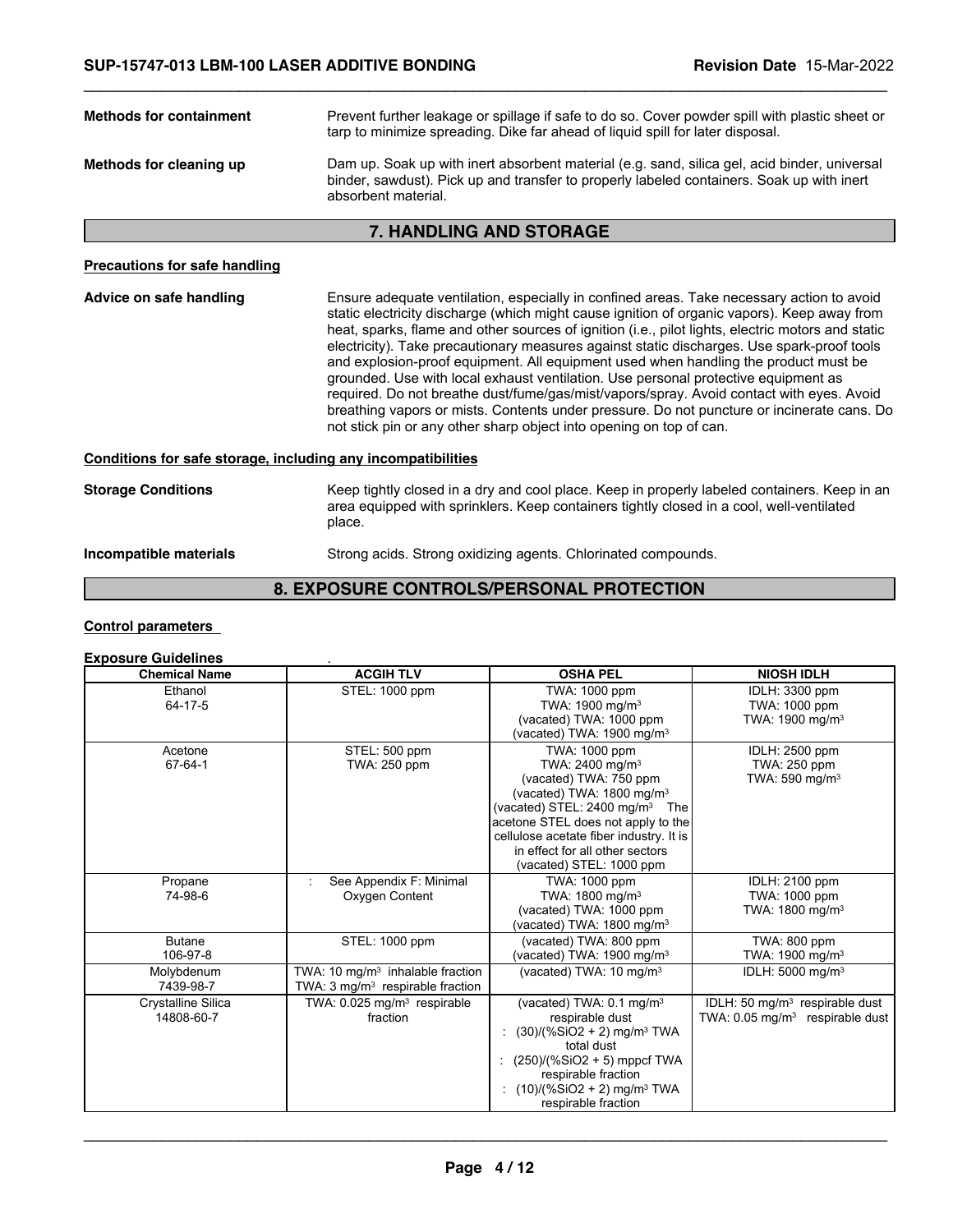| Ethylene Glycol Butyl Ether<br>111-76-2 | TWA: 20 ppm                 | TWA: 50 ppm<br>TWA: $240$ mg/m <sup>3</sup><br>(vacated) TWA: 25 ppm<br>(vacated) TWA: 120 mg/m <sup>3</sup><br>(vacated) S*<br>$S^*$                                       | IDLH: 700 ppm<br>TWA: 5 ppm<br>TWA: $24 \text{ mg/m}^3$                                                    |
|-----------------------------------------|-----------------------------|-----------------------------------------------------------------------------------------------------------------------------------------------------------------------------|------------------------------------------------------------------------------------------------------------|
| Methyl Isobutyl Ketone<br>108-10-1      | STEL: 75 ppm<br>TWA: 20 ppm | TWA: 100 ppm<br>TWA: $410 \text{ mg/m}^3$<br>(vacated) TWA: 50 ppm<br>(vacated) TWA: $205 \text{ mg/m}^3$<br>(vacated) STEL: 75 ppm<br>(vacated) STEL: $300 \text{ mg/m}^3$ | IDLH: 500 ppm<br>TWA: $50$ ppm<br>TWA: $205 \text{ mg/m}^3$<br>STEL: 75 ppm<br>STEL: 300 mg/m <sup>3</sup> |

*NIOSH IDLH Immediately Dangerous to Life or Health*

**Other Information** Vacated limits revoked by the Court of Appeals decision in AFL-CIO v. OSHA, 965 F.2d 962 (11th Cir., 1992).

### **Appropriate engineering controls**

| <b>Engineering Controls</b> | Showers<br>Eyewash stations |  |
|-----------------------------|-----------------------------|--|
|                             | Ventilation systems.        |  |

# **Individual protection measures, such as personal protective equipment**

| Eye/face protection                   | Wear safety glasses with side shields (or goggles). Tight sealing safety goggles. Face<br>protection shield.                                                                                                                                                                                                                     |
|---------------------------------------|----------------------------------------------------------------------------------------------------------------------------------------------------------------------------------------------------------------------------------------------------------------------------------------------------------------------------------|
| Skin and body protection              | No special technical protective measures are necessary.                                                                                                                                                                                                                                                                          |
| <b>Respiratory protection</b>         | If exposure limits are exceeded or irritation is experienced, NIOSH/MSHA approved<br>respiratory protection should be worn. Positive-pressure supplied air respirators may be<br>required for high airborne contaminant concentrations. Respiratory protection must be<br>provided in accordance with current local regulations. |
| <b>General Hygiene Considerations</b> | When using do not eat, drink or smoke. Regular cleaning of equipment, work area and<br>clothing is recommended.                                                                                                                                                                                                                  |

# **9. PHYSICAL AND CHEMICAL PROPERTIES**

# **Information on basic physical and chemical properties**

| <b>Physical state</b><br>Appearance<br>Color                                                                                                                                                                    | Aerosol<br>No information available<br>No information available                                                                                                                                          | Odor<br><b>Odor threshold</b> | No information available<br>No information available |
|-----------------------------------------------------------------------------------------------------------------------------------------------------------------------------------------------------------------|----------------------------------------------------------------------------------------------------------------------------------------------------------------------------------------------------------|-------------------------------|------------------------------------------------------|
| <b>Property</b><br>pН<br>Melting point/freezing point<br>Boiling point / boiling range<br>Flash point<br><b>Evaporation rate</b><br>Flammability (solid, gas)<br><b>Flammability Limit in Air</b>               | Values<br>No information available<br>No information available<br>$>= -42 °C / -44 °F$<br>$-104$ °C / $-155$ °F<br>No information available<br>No information available                                  | Remarks • Method              |                                                      |
| <b>Upper flammability limit:</b><br>Lower flammability limit:<br>Vapor pressure<br>Vapor density<br><b>Specific Gravity</b><br>Water solubility<br>Solubility in other solvents<br><b>Partition coefficient</b> | No information available<br>No information available<br>No information available<br>No information available<br>0.79<br>No information available<br>No information available<br>No information available |                               |                                                      |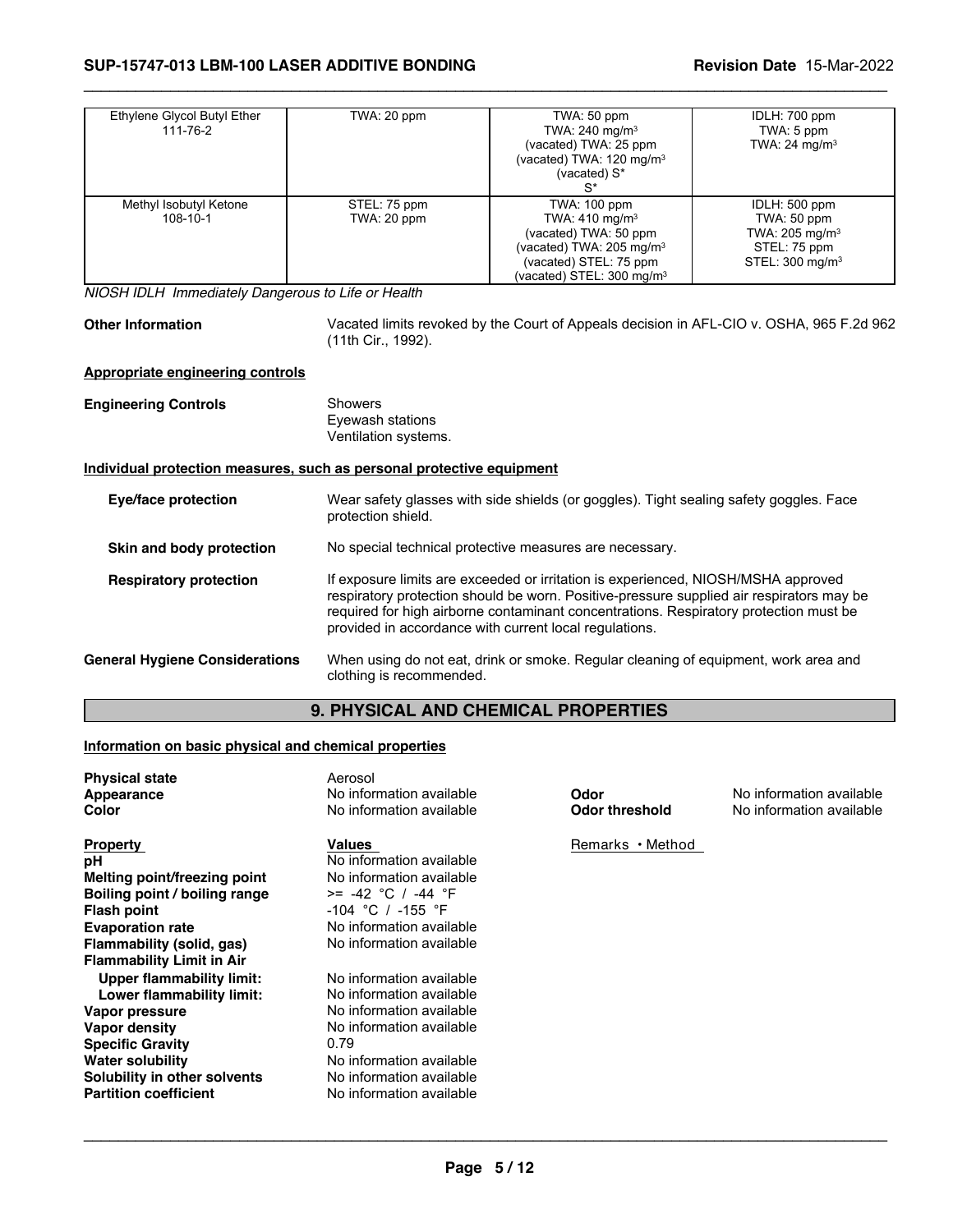| <b>Autoignition temperature</b>  | No information available |
|----------------------------------|--------------------------|
| <b>Decomposition temperature</b> | No information available |
| <b>Kinematic viscosity</b>       | No information available |
| <b>Dynamic viscosity</b>         | No information available |
| <b>Explosive properties</b>      | No information available |
| <b>Oxidizing properties</b>      | No information available |
| <b>Other Information</b>         |                          |
| Softening point                  | No information available |
| <b>Molecular weight</b>          | No information available |
| <b>VOC Content (%)</b>           | No information available |
| <b>Density</b>                   | 6.55 lbs/gal             |
| <b>Bulk density</b>              | No information available |
| Percent solids by weight         | 10.1%                    |
| Percent volatile by weight       | 57.9%                    |
| Percent solids by volume         | $0.0\%$                  |
| Actual VOC (Ibs/gal)             | 3.8                      |
| <b>Actual VOC (grams/liter)</b>  | 454.7                    |
| EPA VOC (Ibs/gal)                | 5.6                      |
| EPA VOC (grams/liter)            | 665.7                    |
| EPA VOC (Ib/gal solids)          | 0                        |

# **10. STABILITY AND REACTIVITY**

 $\_$  ,  $\_$  ,  $\_$  ,  $\_$  ,  $\_$  ,  $\_$  ,  $\_$  ,  $\_$  ,  $\_$  ,  $\_$  ,  $\_$  ,  $\_$  ,  $\_$  ,  $\_$  ,  $\_$  ,  $\_$  ,  $\_$  ,  $\_$  ,  $\_$  ,  $\_$  ,  $\_$  ,  $\_$  ,  $\_$  ,  $\_$  ,  $\_$  ,  $\_$  ,  $\_$  ,  $\_$  ,  $\_$  ,  $\_$  ,  $\_$  ,  $\_$  ,  $\_$  ,  $\_$  ,  $\_$  ,  $\_$  ,  $\_$  ,

### **Reactivity**

No data available

### **Chemical stability**

Stable under recommended storage conditions.

# **Possibility of Hazardous Reactions**

None under normal processing.

#### **Conditions to avoid**

Heat, flames and sparks.

# **Incompatible materials**

Strong acids. Strong oxidizing agents. Chlorinated compounds.

# **Hazardous Decomposition Products**

None known based on information supplied.

# **11. TOXICOLOGICAL INFORMATION**

# **Information on likely routes of exposure**

| Ingestion                  | No data available. |
|----------------------------|--------------------|
| <b>Skin Contact</b>        | No data available. |
| Eye contact                | No data available. |
| <b>Inhalation</b>          | No data available. |
| <b>Product Information</b> | No data available  |

| <b>Chemical Name</b>      | Oral LD50            | Dermal LD50 | <b>Inhalation LC50</b>                |
|---------------------------|----------------------|-------------|---------------------------------------|
| Ethanol<br>$164 - 17 - 5$ | = 7060 mg/kg (Rat)   |             | = 124.7 mg/L (Rat) 4 h                |
| Acetone<br>$167 - 64 - 1$ | $= 5800$ mg/kg (Rat) |             | $= 50100$ mg/m <sup>3</sup> (Rat) 8 h |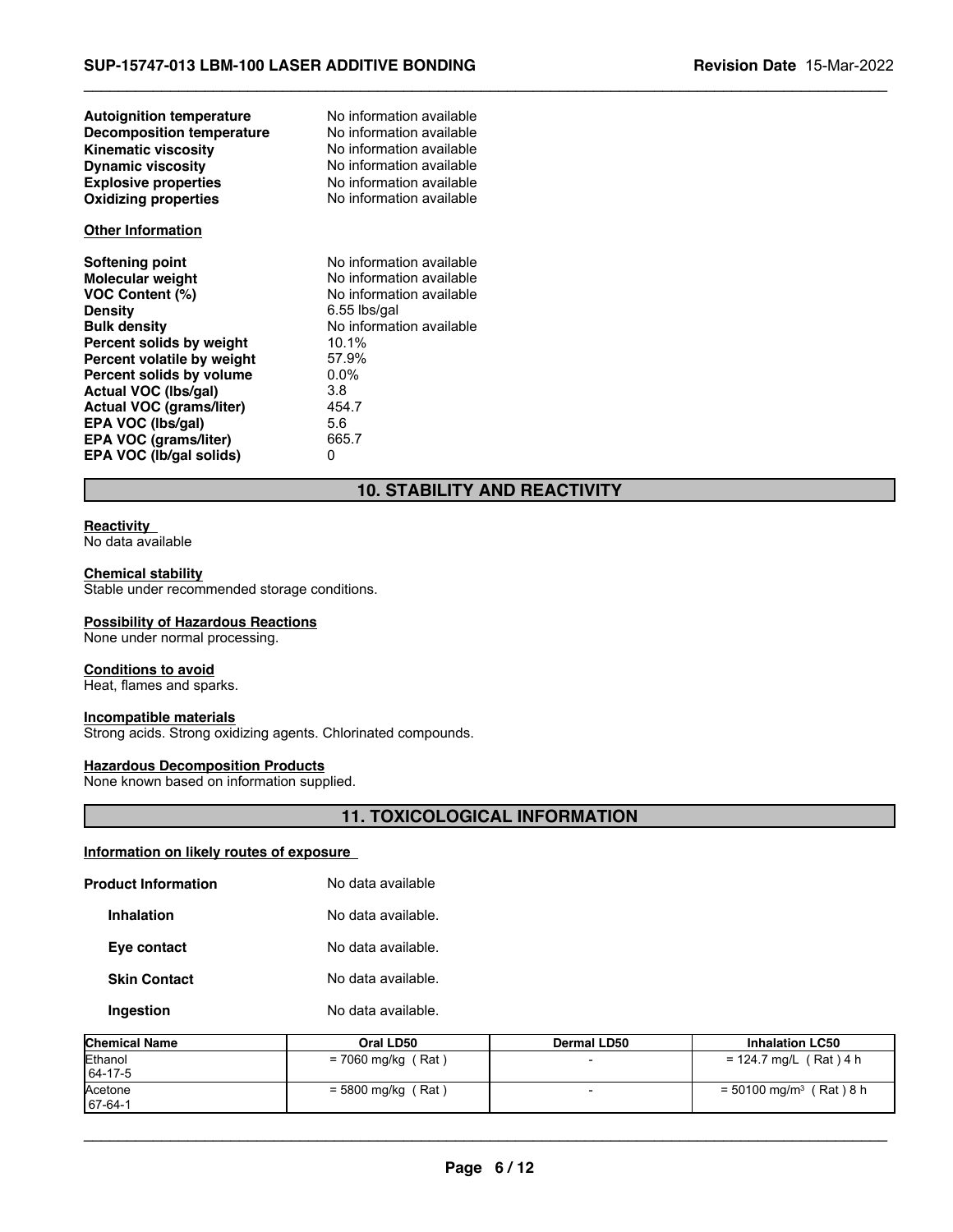# **SUP-15747-013 LBM-100 LASER ADDITIVE BONDING Revision Date** 15-Mar-2022

| Propane<br>74-98-6                      |                      |                         | $= 658$ mg/L (Rat) 4 h             |
|-----------------------------------------|----------------------|-------------------------|------------------------------------|
| <b>Butane</b><br>106-97-8               |                      |                         | $= 658$ g/m <sup>3</sup> (Rat) 4 h |
| Molybdenum<br>7439-98-7                 | >5000 mg/kg (Rat)    | >2000 mg/kg (Rat)       |                                    |
| Crystalline Silica<br>14808-60-7        | $= 500$ mg/kg (Rat)  |                         | $\overline{\phantom{a}}$           |
| Ethylene Glycol Butyl Ether<br>111-76-2 | $= 470$ mg/kg (Rat)  | $= 99$ mg/kg (Rabbit)   | $= 450$ ppm (Rat) 4 h              |
| Methyl Isobutyl Ketone<br>108-10-1      | $= 2080$ mg/kg (Rat) | $=$ 3000 mg/kg (Rabbit) | $= 8.2$ mg/L (Rat) 4 h             |

 $\_$  ,  $\_$  ,  $\_$  ,  $\_$  ,  $\_$  ,  $\_$  ,  $\_$  ,  $\_$  ,  $\_$  ,  $\_$  ,  $\_$  ,  $\_$  ,  $\_$  ,  $\_$  ,  $\_$  ,  $\_$  ,  $\_$  ,  $\_$  ,  $\_$  ,  $\_$  ,  $\_$  ,  $\_$  ,  $\_$  ,  $\_$  ,  $\_$  ,  $\_$  ,  $\_$  ,  $\_$  ,  $\_$  ,  $\_$  ,  $\_$  ,  $\_$  ,  $\_$  ,  $\_$  ,  $\_$  ,  $\_$  ,  $\_$  ,

#### **Information on toxicological effects**

**Symptoms** No information available.

#### **Delayed and immediate effects as well as chronic effects from short and long-term exposure**

**Sensitization**<br> **Germ cell mutagenicity** No information available. **Germ cell mutagenicity<br>Carcinogenicity** 

Ethanol has been shown to be carcinogenic in long-term studies only when consumed as alcoholic beverage.

| <b>Chemical Name</b>                    | <b>ACGIH</b> | <b>IARC</b> | <b>NTP</b> | <b>OSHA</b> |
|-----------------------------------------|--------------|-------------|------------|-------------|
| Ethanol<br>64-17-5                      | A3           | Group 1     | Known      | ↗           |
| Crystalline Silica<br>14808-60-7        | A2           | Group 1     | Known      |             |
| Ethylene Glycol Butyl Ether<br>111-76-2 | A3           | Group 3     |            |             |
| Methyl Isobutyl Ketone<br>108-10-1      | A3           | Group 2B    |            |             |

*ACGIH (American Conference of Governmental Industrial Hygienists) A2 - Suspected Human Carcinogen A3 - Animal Carcinogen IARC (International Agency for Research on Cancer) Group 1 - Carcinogenic to Humans Group 2B - Possibly Carcinogenic to Humans Group 3 - Not classifiable as a human carcinogen NTP (National Toxicology Program) Known - Known Carcinogen OSHA (Occupational Safety and Health Administration of the US Department of Labor) X - Present* **Reproductive toxicity <br><b>STOT** - single exposure Mo information available. **STOT - single exposure** No information available.<br>**STOT - repeated exposure** No information available. **STOT - repeated exposure<br>Chronic toxicity** Ethanol has been shown to be a reproductive toxin only when consumed as an alcoholic beverage. Ethanol has been shown to be carcinogenic in long-term studies only when consumed as alcoholic beverage. Avoid repeated exposure. May cause adverse effects on the bone marrow and blood-forming system. May cause adverse liver effects. Contains a known or suspected reproductive toxin. **Target Organ Effects** blood, Central nervous system, Eyes, Hematopoietic System, kidney, liver, lungs, Reproductive System, Respiratory system, Skin. **Aspiration hazard** No information available.

### **Numerical measures of toxicity - Product Information**

**The following values are calculated based on chapter 3.1 of the GHS document** mg/kg mg/l

# **12. ECOLOGICAL INFORMATION**

### **Ecotoxicity**

33.23% of the mixture consists of components(s) of unknown hazards to the aquatic environment

**Chemical Name Algae/aquatic plants Fish Crustacea**  $\mathcal{L}_\mathcal{L} = \mathcal{L}_\mathcal{L} = \mathcal{L}_\mathcal{L} = \mathcal{L}_\mathcal{L} = \mathcal{L}_\mathcal{L} = \mathcal{L}_\mathcal{L} = \mathcal{L}_\mathcal{L} = \mathcal{L}_\mathcal{L} = \mathcal{L}_\mathcal{L} = \mathcal{L}_\mathcal{L} = \mathcal{L}_\mathcal{L} = \mathcal{L}_\mathcal{L} = \mathcal{L}_\mathcal{L} = \mathcal{L}_\mathcal{L} = \mathcal{L}_\mathcal{L} = \mathcal{L}_\mathcal{L} = \mathcal{L}_\mathcal{L}$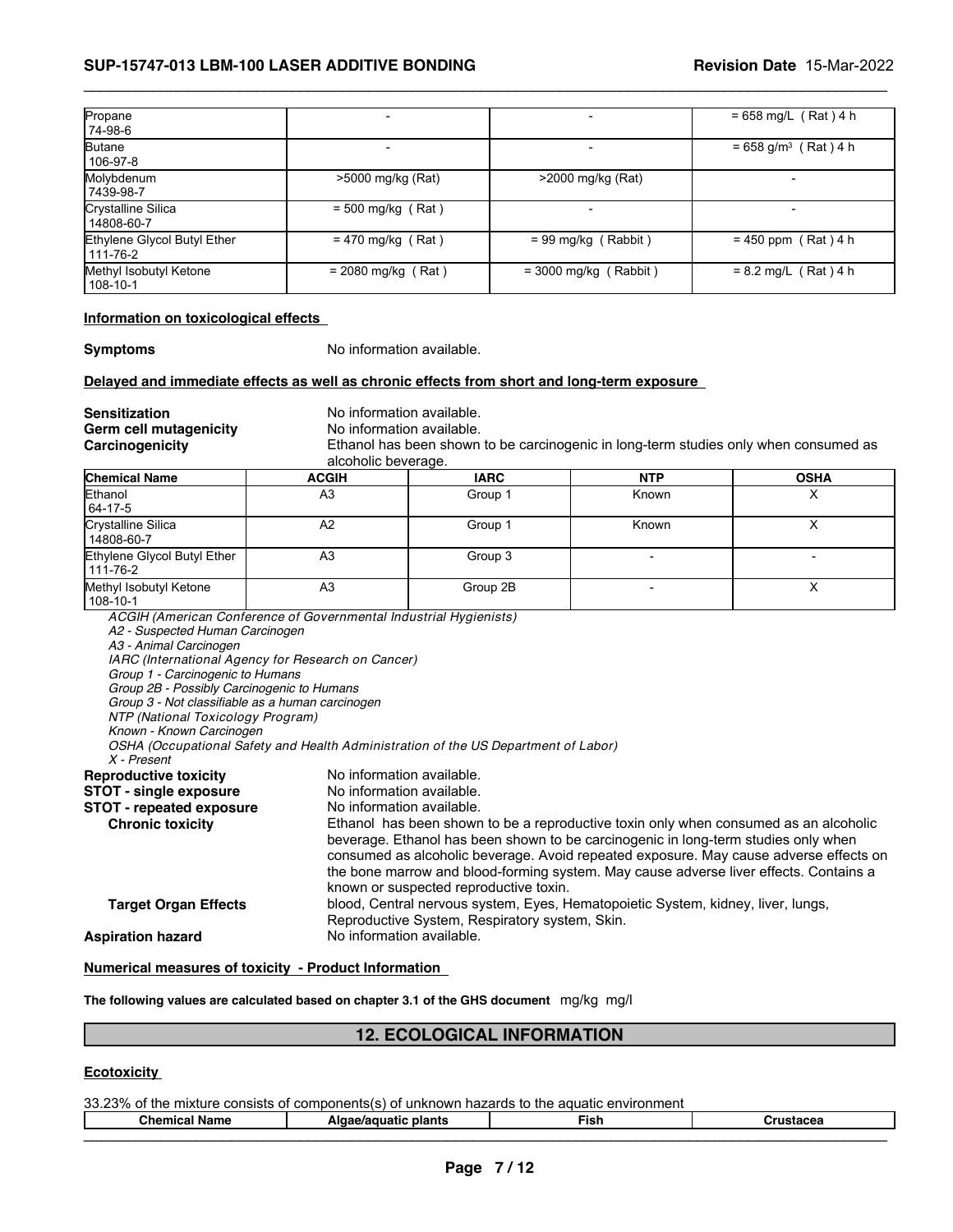# **SUP-15747-013 LBM-100 LASER ADDITIVE BONDING Revision Date** 15-Mar-2022

| Ethanol                     |                               | 12.0 - 16.0: 96 h Oncorhynchus    | 9268 - 14221: 48 h Daphnia magna |
|-----------------------------|-------------------------------|-----------------------------------|----------------------------------|
| 64-17-5                     |                               | mykiss mL/L LC50 static 100: 96 h | mq/L LC50 2: 48 h Daphnia magna  |
|                             |                               | Pimephales promelas mg/L LC50     | mg/L EC50 Static 10800: 24 h     |
|                             |                               | static 13400 - 15100: 96 h        | Daphnia magna mg/L EC50          |
|                             |                               | Pimephales promelas mg/L LC50     |                                  |
|                             |                               | flow-through                      |                                  |
| Acetone                     |                               | 4.74 - 6.33: 96 h Oncorhynchus    | 10294 - 17704: 48 h Daphnia      |
| 67-64-1                     |                               | mykiss mL/L LC50 6210 - 8120: 96  | magna mg/L EC50 Static 12600 -   |
|                             |                               | h Pimephales promelas mg/L LC50   | 12700: 48 h Daphnia magna mg/L   |
|                             |                               | static 8300: 96 h Lepomis         | EC <sub>50</sub>                 |
|                             |                               | macrochirus mg/L LC50             |                                  |
| Ethylene Glycol Butyl Ether |                               | 1490: 96 h Lepomis macrochirus    | 1000: 48 h Daphnia magna mg/L    |
| 111-76-2                    |                               | mg/L LC50 static 2950: 96 h       | EC50 1698 - 1940: 24 h Daphnia   |
|                             |                               | Lepomis macrochirus mg/L LC50     | magna mg/L EC50                  |
| Methyl Isobutyl Ketone      | 400: 96 h Pseudokirchneriella | 496 - 514: 96 h Pimephales        | 170: 48 h Daphnia magna mg/L     |
| 108-10-1                    | subcapitata mg/L EC50         | promelas mg/L LC50 flow-through   | EC <sub>50</sub>                 |

 $\_$  ,  $\_$  ,  $\_$  ,  $\_$  ,  $\_$  ,  $\_$  ,  $\_$  ,  $\_$  ,  $\_$  ,  $\_$  ,  $\_$  ,  $\_$  ,  $\_$  ,  $\_$  ,  $\_$  ,  $\_$  ,  $\_$  ,  $\_$  ,  $\_$  ,  $\_$  ,  $\_$  ,  $\_$  ,  $\_$  ,  $\_$  ,  $\_$  ,  $\_$  ,  $\_$  ,  $\_$  ,  $\_$  ,  $\_$  ,  $\_$  ,  $\_$  ,  $\_$  ,  $\_$  ,  $\_$  ,  $\_$  ,  $\_$  ,

### **Persistence and degradability**

No information available.

#### **Bioaccumulation**

No information available.

| <b>Chemical Name</b>                    | <b>Partition coefficient</b> |
|-----------------------------------------|------------------------------|
| Ethanol<br>64-17-5                      | $-0.32$                      |
| Acetone<br>67-64-1                      | $-0.24$                      |
| Propane<br>74-98-6                      | 2.3                          |
| <b>Butane</b><br>106-97-8               | 2.89                         |
| Ethylene Glycol Butyl Ether<br>111-76-2 | 0.81                         |
| Methyl Isobutyl Ketone<br>108-10-1      | 1.19                         |

**Other adverse effects** No information available

# **13. DISPOSAL CONSIDERATIONS**

### **Waste treatment methods**

**Disposal of wastes** Disposal should be in accordance with applicable regional, national and local laws and regulations.

**Contaminated packaging** Do not reuse container.

**US EPA Waste Number** U002 U161

| <b>Chemical Name</b>               | <b>RCRA</b>              | <b>RCRA - Basis for Listing</b>   | <b>RCRA - D Series Wastes</b> | <b>RCRA - U Series Wastes</b> |
|------------------------------------|--------------------------|-----------------------------------|-------------------------------|-------------------------------|
| Acetone<br>67-64-1                 | $\overline{\phantom{0}}$ | Included in waste stream:<br>F039 |                               | U002                          |
| Methyl Isobutyl Ketone<br>108-10-1 |                          | Included in waste stream:<br>F039 |                               | U <sub>161</sub>              |

This product contains one or more substances that are listed with the State of California as a hazardous waste.

| <b>Chemical Name</b> | California Hazardous Waste Status |
|----------------------|-----------------------------------|
| Ethanol              | Toxic                             |
| 64-17-5              | lgnitable                         |
| Acetone<br>67-64-1   | lgnitable                         |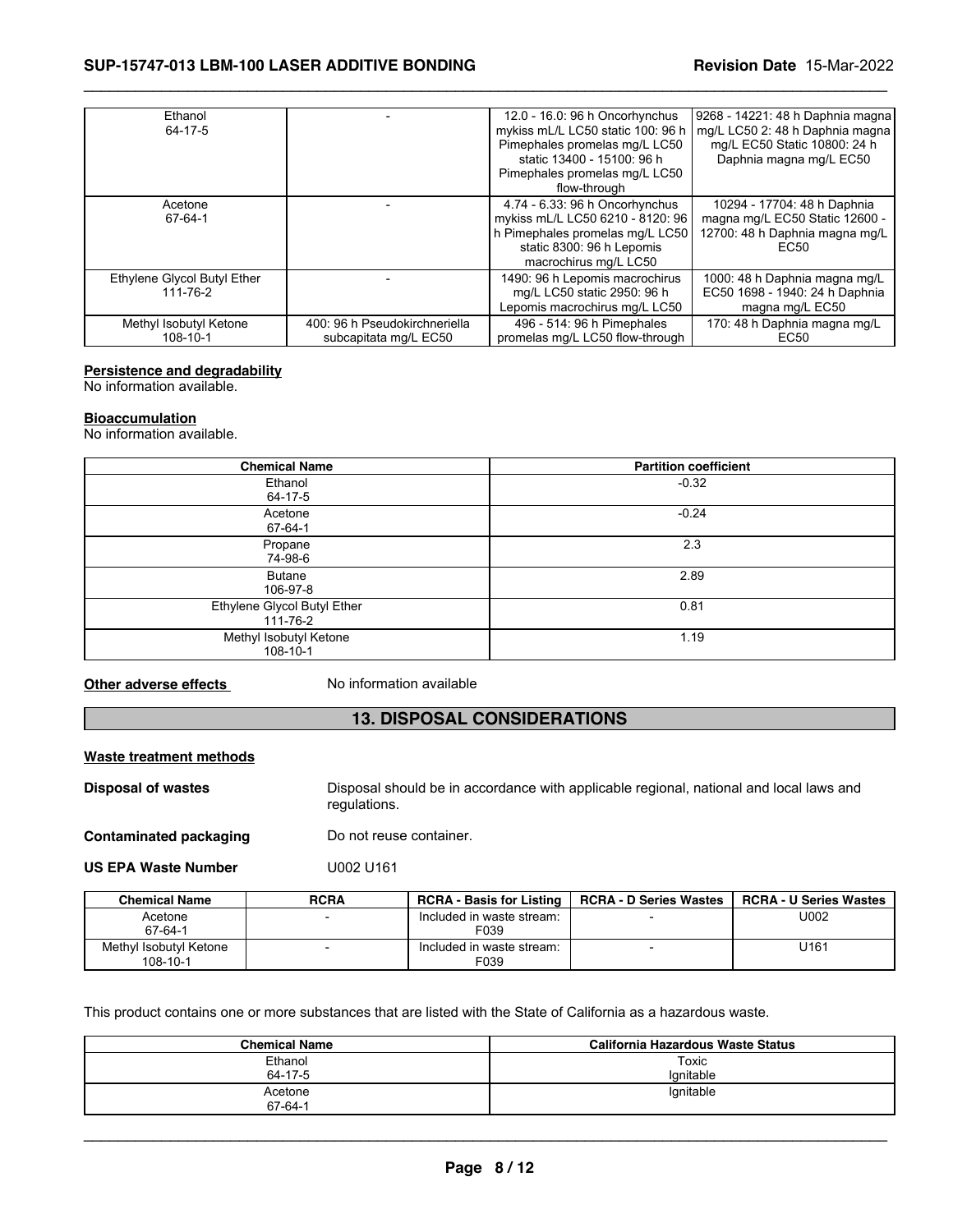\_\_\_\_\_\_\_\_\_\_\_\_\_\_\_\_\_\_\_\_\_\_\_\_\_\_\_\_\_\_\_\_\_\_\_\_\_\_\_\_\_\_\_\_\_\_\_\_\_\_\_\_\_\_\_\_\_\_\_\_\_\_\_\_\_\_\_\_\_\_\_\_\_\_\_\_\_\_\_\_\_\_\_\_\_\_\_\_\_\_\_\_\_

| Molybdenum<br>7439-98-7                                                                                                                          |                                                                                                                 |  | Ignitable powder |  |
|--------------------------------------------------------------------------------------------------------------------------------------------------|-----------------------------------------------------------------------------------------------------------------|--|------------------|--|
| <b>14. TRANSPORT INFORMATION</b>                                                                                                                 |                                                                                                                 |  |                  |  |
| <u>DOT</u><br>UN/ID no.<br>Proper shipping name<br><b>Hazard Class</b><br><b>Description</b><br><b>Emergency Response Guide</b><br><b>Number</b> | <b>UN1950</b><br>Aerosols<br>2.1<br>UN1950, Aerosols, 2.1<br>126                                                |  |                  |  |
| TDG<br>UN/ID no.<br>Proper shipping name<br><b>Hazard Class</b><br><b>Description</b>                                                            | <b>UN1950</b><br>Aerosols<br>2.1<br>UN1950, Aerosols, 2.1                                                       |  |                  |  |
| <b>MEX</b><br>UN/ID no.<br>Proper shipping name<br><b>Hazard Class</b><br><b>Description</b>                                                     | <b>UN1950</b><br>Aerosols<br>$\overline{2}$<br>UN1950, Aerosols, 2                                              |  |                  |  |
| ICAO (air)<br>UN/ID no.<br>Proper shipping name<br><b>Hazard Class</b><br><b>Special Provisions</b><br><b>Description</b>                        | <b>UN1950</b><br>Aerosols<br>2.1<br>A145, A167<br>UN1950, Aerosols, 2.1                                         |  |                  |  |
| <u>IATA</u><br>UN/ID no.<br>Proper shipping name<br><b>Hazard Class</b><br><b>ERG Code</b><br><b>Special Provisions</b><br><b>Description</b>    | <b>UN1950</b><br>Aerosols, flammable<br>2.1<br>10L<br>A145, A167, A802<br>UN1950, Aerosols, flammable, 2.1      |  |                  |  |
| <u>IMDG</u><br>UN/ID no.<br>Proper shipping name<br><b>Hazard Class</b><br>EmS-No.<br><b>Special Provisions</b><br><b>Description</b>            | <b>UN1950</b><br>Aerosols<br>$\overline{2}$<br>$F-D, S-U$<br>63, 190, 277, 327, 344, 959<br>UN1950, Aerosols, 2 |  |                  |  |
| <b>RID</b><br>UN/ID no.<br>Proper shipping name<br><b>Hazard Class</b><br><b>Classification code</b><br><b>Description</b>                       | <b>UN1950</b><br>Aerosols<br>2.1<br>5F<br>UN1950, Aerosols, 2.1                                                 |  |                  |  |
| <b>ADR</b><br>UN/ID no.<br>Proper shipping name<br><b>Hazard Class</b><br><b>Classification code</b><br><b>Tunnel restriction code</b>           | <b>UN1950</b><br>Aerosols<br>2.1<br>5F<br>(D)                                                                   |  |                  |  |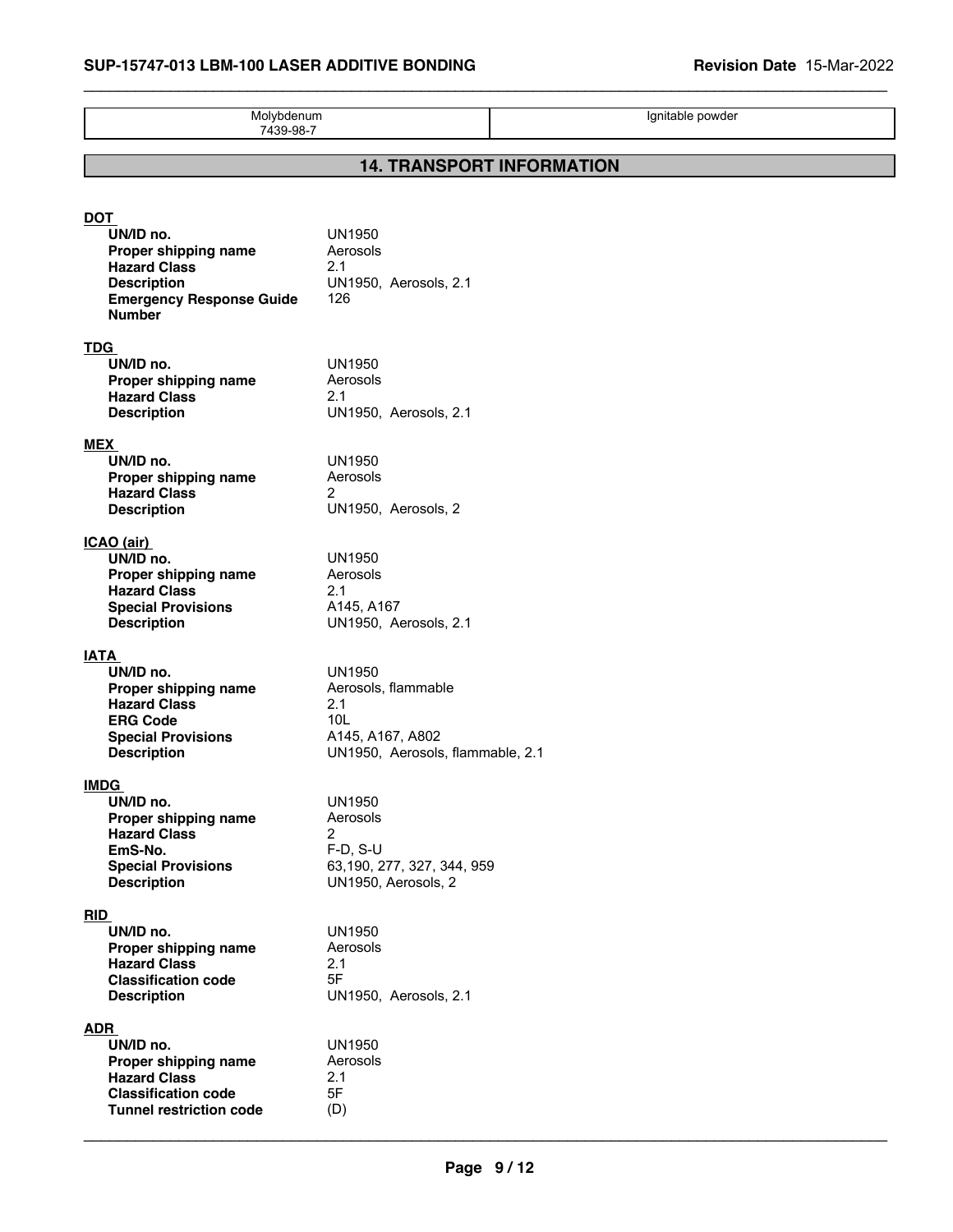| <b>Revision Date 15-Mar-2022</b> |  |
|----------------------------------|--|
|----------------------------------|--|

| <b>Special Provisions</b><br><b>Description</b><br>Labels | 190, 327, 344, 625<br>UN1950, Aerosols, 2.1, (D)<br>21 |
|-----------------------------------------------------------|--------------------------------------------------------|
| <b>ADN</b>                                                |                                                        |
| Proper shipping name                                      | Aerosols                                               |
| <b>Hazard Class</b>                                       | 2.1                                                    |
| <b>Classification code</b>                                | 5F                                                     |
| <b>Special Provisions</b>                                 | 190, 327, 344, 625                                     |
| <b>Description</b>                                        | UN1950. Aerosols, 2.1                                  |
| Hazard label(s)                                           | 2.1                                                    |
| Limited quantity (LQ)                                     | 1 I                                                    |
| <b>Ventilation</b>                                        | VE01. VE04                                             |
|                                                           |                                                        |

# **15. REGULATORY INFORMATION**

 $\_$  ,  $\_$  ,  $\_$  ,  $\_$  ,  $\_$  ,  $\_$  ,  $\_$  ,  $\_$  ,  $\_$  ,  $\_$  ,  $\_$  ,  $\_$  ,  $\_$  ,  $\_$  ,  $\_$  ,  $\_$  ,  $\_$  ,  $\_$  ,  $\_$  ,  $\_$  ,  $\_$  ,  $\_$  ,  $\_$  ,  $\_$  ,  $\_$  ,  $\_$  ,  $\_$  ,  $\_$  ,  $\_$  ,  $\_$  ,  $\_$  ,  $\_$  ,  $\_$  ,  $\_$  ,  $\_$  ,  $\_$  ,  $\_$  ,

| <b>International Inventories</b> |                   |
|----------------------------------|-------------------|
| <b>TSCA</b>                      | Complies          |
| <b>DSL/NDSL</b>                  | Complies *        |
| <b>EINECS/ELINCS</b>             | Does not comply * |
| <b>ENCS</b>                      | Does not comply * |
| <b>IECSC</b>                     | Complies *        |
| <b>KECL</b>                      | Complies *        |
| <b>PICCS</b>                     | Complies *        |
| <b>AICS</b>                      | Complies *        |

\* This product contains an unknown chemical, therefore, this product's compliance to the inventory list is NOT DETERMINED

#### **Legend:**

**TSCA** - United States Toxic Substances Control Act Section 8(b) Inventory **DSL/NDSL** - Canadian Domestic Substances List/Non-Domestic Substances List **EINECS/ELINCS** - European Inventory of Existing Chemical Substances/European List of Notified Chemical Substances **ENCS** - Japan Existing and New Chemical Substances **IECSC** - China Inventory of Existing Chemical Substances **KECL** - Korean Existing and Evaluated Chemical Substances **PICCS** - Philippines Inventory of Chemicals and Chemical Substances **AICS** - Australian Inventory of Chemical Substances

### **US Federal Regulations**

#### **SARA 313**

Section 313 of Title III of the Superfund Amendments and Reauthorization Act of 1986 (SARA). This product contains a chemical or chemicals which are subject to the reporting requirements of the Act and Title 40 of the Code of Federal Regulations, Part 372

| <b>Chemic</b>                      | ` Values % |
|------------------------------------|------------|
| vame                               | ıreshold   |
| Ethyler<br>Ether<br>Glvcc<br>Butvl | $\cdot$    |

#### **SARA 311/312 Hazard Categories**

| Acute health hazard               | Yes |
|-----------------------------------|-----|
| <b>Chronic Health Hazard</b>      | Yes |
| Fire hazard                       | Yes |
| Sudden release of pressure hazard | N٥  |
| <b>Reactive Hazard</b>            | N٥  |

#### **CERCLA**

This material, as supplied, contains one or more substances regulated as a hazardous substance under the Comprehensive Environmental Response Compensation and Liability Act (CERCLA) (40 CFR 302)

| <b>Chemical Name</b>        | <b>Hazardous Substances RQs</b> | <b>CERCLA/SARA RQ</b> | <b>Reportable Quantity (RQ)</b> |
|-----------------------------|---------------------------------|-----------------------|---------------------------------|
| Acetone                     | 5000 lb                         |                       | RQ 5000 lb final RQ             |
| 67-64-1                     |                                 |                       | RQ 2270 kg final RQ             |
| Methyl Isobutyl Ketone      | 5000 lb                         |                       | RQ 5000 lb final RQ             |
| $108 - 10 - 1$              |                                 |                       | RQ 2270 kg final RQ             |
| <b>HO OLALA DAMILLALARA</b> |                                 |                       |                                 |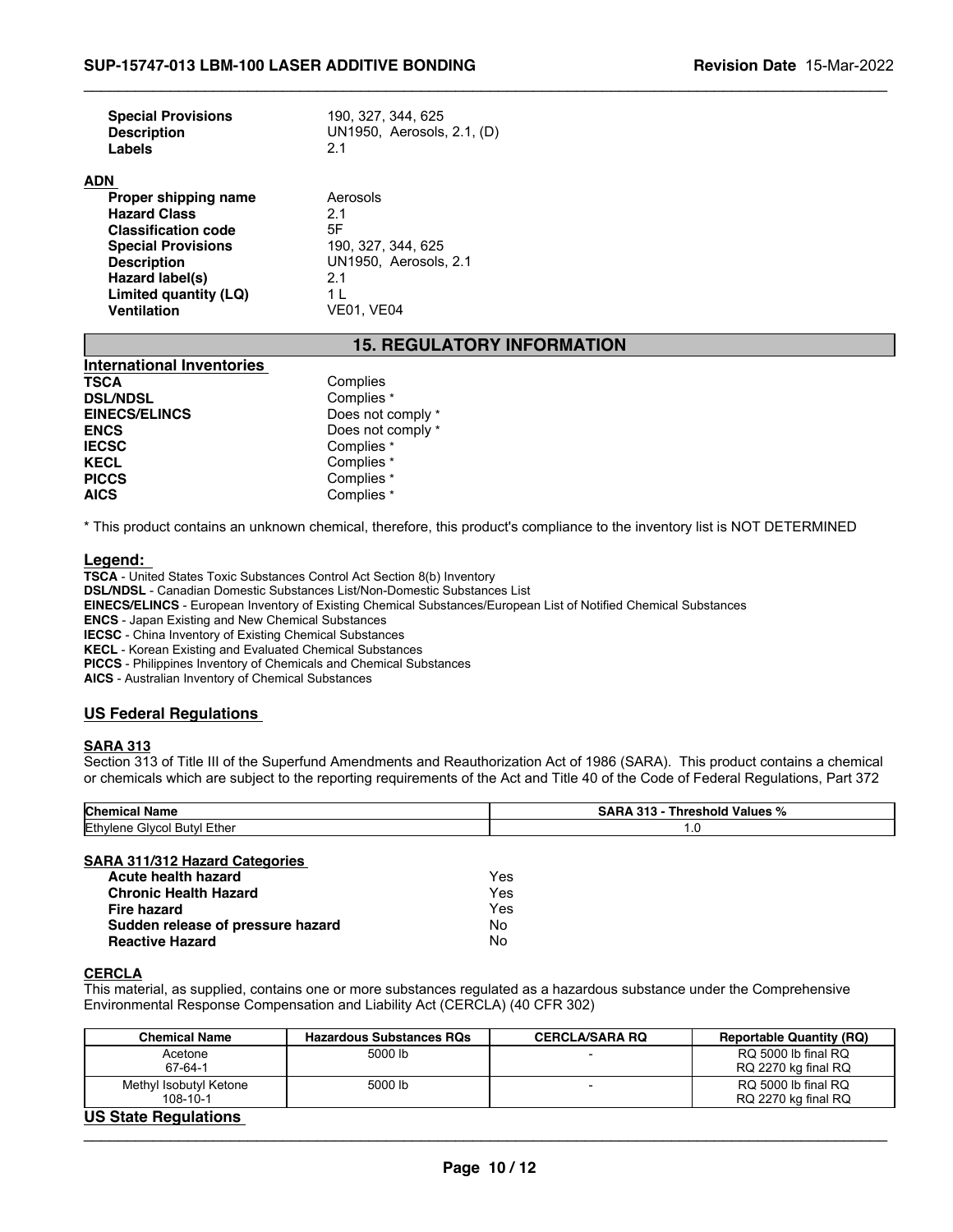### **California Proposition 65**

This product contains the following Proposition 65 chemicals

| <b>Chemical Name</b>              | <b>California Proposition 65</b> |  |  |
|-----------------------------------|----------------------------------|--|--|
| Ethanol - 64-17-5                 | Carcinogen                       |  |  |
|                                   | Developmental                    |  |  |
| Crystalline Silica - 14808-60-7   | Carcinogen                       |  |  |
| Methyl Isobutyl Ketone - 108-10-1 | Carcinogen                       |  |  |
|                                   | Developmental                    |  |  |

 $\_$  ,  $\_$  ,  $\_$  ,  $\_$  ,  $\_$  ,  $\_$  ,  $\_$  ,  $\_$  ,  $\_$  ,  $\_$  ,  $\_$  ,  $\_$  ,  $\_$  ,  $\_$  ,  $\_$  ,  $\_$  ,  $\_$  ,  $\_$  ,  $\_$  ,  $\_$  ,  $\_$  ,  $\_$  ,  $\_$  ,  $\_$  ,  $\_$  ,  $\_$  ,  $\_$  ,  $\_$  ,  $\_$  ,  $\_$  ,  $\_$  ,  $\_$  ,  $\_$  ,  $\_$  ,  $\_$  ,  $\_$  ,  $\_$  ,

# **U.S. State Right-to-Know Regulations**

| <b>Chemical Name</b>                      | <b>New Jersey</b> | <b>Massachusetts</b> |
|-------------------------------------------|-------------------|----------------------|
| Ethanol<br>64-17-5                        | х                 | х                    |
| Acetone<br>67-64-1                        | X                 | X                    |
| Propane<br>74-98-6                        | X                 | X                    |
| <b>Butane</b><br>106-97-8                 | X                 | X                    |
| Molybdenum<br>7439-98-7                   | X                 | X                    |
| Crystalline Silica<br>14808-60-7          | X                 | X                    |
| Ethylene Glycol Butyl Ether<br>111-76-2   | X                 | X                    |
| Methyl Isobutyl Ketone<br>108-10-1        | X                 | X                    |
| Propylene Glycol Methyl Ether<br>107-98-2 | X                 | X                    |

| <b>Chemical Name</b>                          | Pennsylvania |  |
|-----------------------------------------------|--------------|--|
| Ethanol<br>64-17-5                            | х            |  |
| Acetone<br>67-64-1                            | X            |  |
| Propane<br>74-98-6                            | X            |  |
| <b>Butane</b><br>106-97-8                     | X            |  |
| Crystalline Silica<br>14808-60-7              | X            |  |
| Molybdenum<br>7439-98-7                       | X            |  |
| Ethylene Glycol Butyl Ether<br>$111 - 76 - 2$ | X            |  |

**U.S. EPA Label Information EPA Pesticide Registration Number** Not applicable

### **Hazardous air pollutants (HAPS) content**

This product contains no reportable Hazardous Air Pollutants

# **16. OTHER INFORMATION, INCLUDING DATE OF PREPARATION OF THE LAST REVISION**

| <b>NFPA</b>                                                              | <b>Health hazards 2</b> |             | <b>Flammability 4</b>     | <b>Instability 0</b>      | <b>Physical and Chemical</b><br><b>Properties</b> * |  |
|--------------------------------------------------------------------------|-------------------------|-------------|---------------------------|---------------------------|-----------------------------------------------------|--|
| HMIS                                                                     | Health hazards $2^*$    |             | <b>Flammability 4</b>     | <b>Physical hazards 0</b> | Personal protection X                               |  |
| Chronic Hazard Star Legend                                               |                         |             | * = Chronic Health Hazard |                           |                                                     |  |
| <b>Revision Date</b><br><b>Revision Note</b><br>No information available |                         | 09-Sep-2016 |                           |                           |                                                     |  |